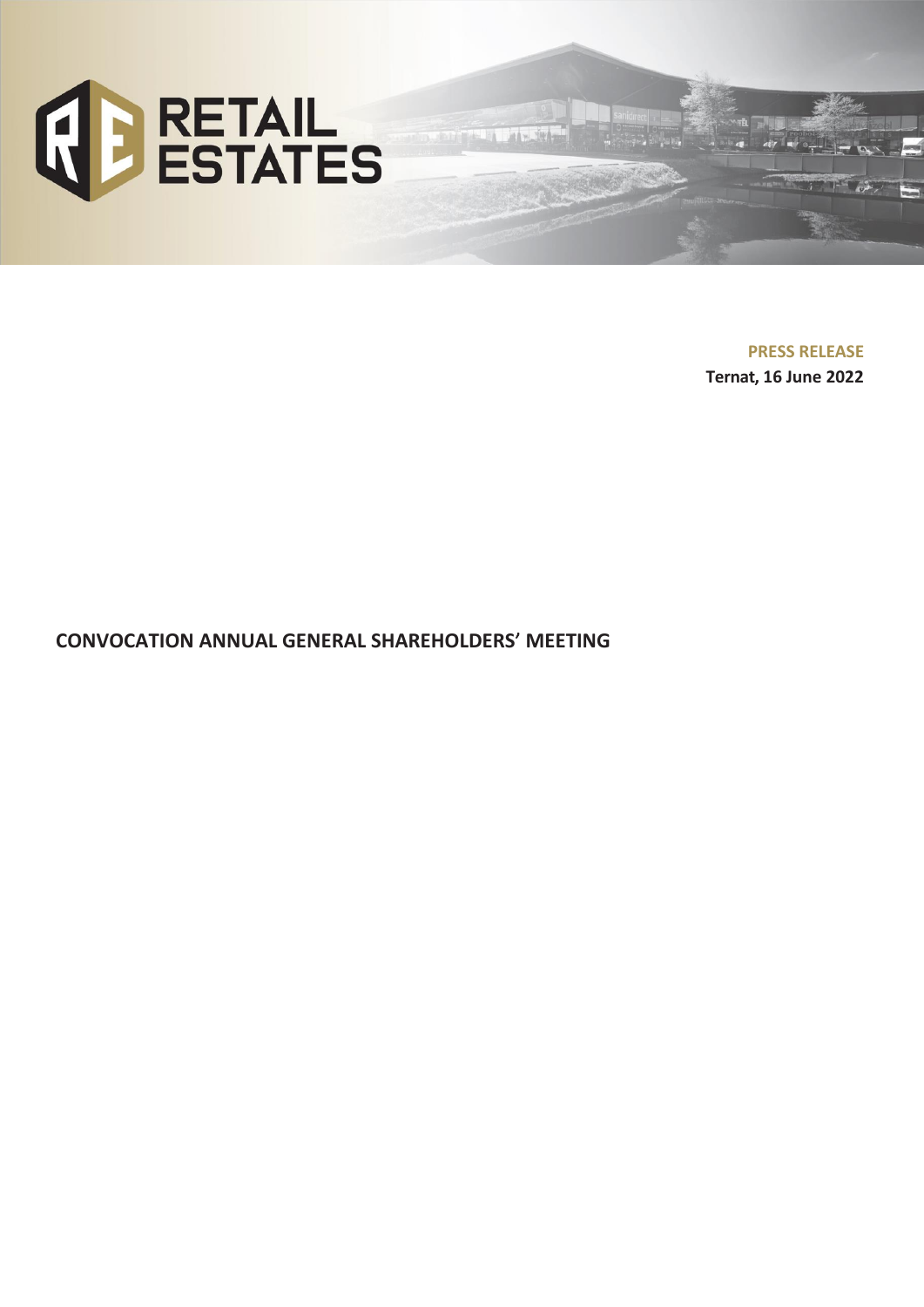# **CONVOCATION ANNUAL GENERAL SHAREHOLDERS**' **MEETING**

This morning, Retail Estates publishes the convocation for the annual general shareholders' meeting for the financial year that ended on 31 March 2022. The shareholders, bondholders, directors and statutory auditor of Retail Estates NV are invited to the annual general shareholders' meeting on Monday 18 July 2022 at 10 am at the registered office of the company at 1740 Ternat, Industrielaan 6.

The convocation for the annual general shareholders' meeting is available [on the company's website.](https://www.retailestates.com/en/investors/shareholders-agenda/extraordinary-general-meeting)

The documents made available to the securityholders following the publication of the convocation for the annual general shareholders' meeting, including the annual financial report 2021-2022, are also available online at the above mentioned address.